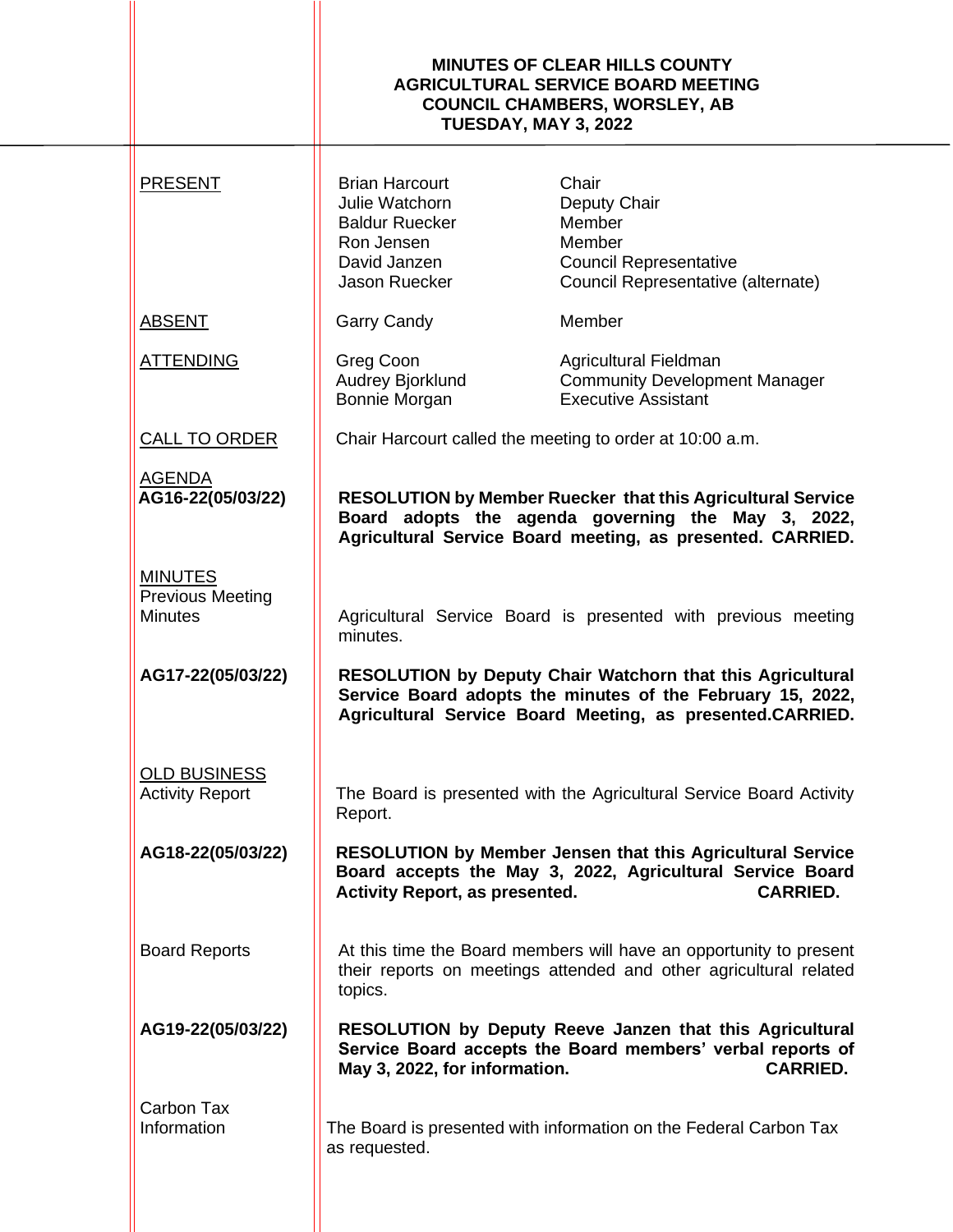|                                                       | <b>AGRICULTURAL SERVICE BOARD</b><br>Page 2 of 3<br><b>TUESDAY, MAY 3, 2022</b>                                                                                                                                                                                                                                           |  |  |
|-------------------------------------------------------|---------------------------------------------------------------------------------------------------------------------------------------------------------------------------------------------------------------------------------------------------------------------------------------------------------------------------|--|--|
| AG20-22(05/03/22)                                     | RESOLUTION by Deputy Chair Watchorn to accept for<br>information the discussion regarding the federal carbon tax.<br><b>CARRIED.</b>                                                                                                                                                                                      |  |  |
| <b>NEW BUSINESS</b><br>Weed Inspector<br>Appointment  | Weed Control inspectors are required to be appointed as per<br>Section 7 of the Weed Control Act. The Board is requested to<br>appoint Crystal Dei, Bailee Richardson, Kennedy Mason, Carter<br>Clay, and Cindy Doll as inspectors to administer the Weed Control<br>Act for Clear Hills County in 2022                   |  |  |
| AG21-22(05/03/22)                                     | RESOLUTION by Member Jensen to appoint Crystal Dei, Bailee<br>Richardson, Kennedy Mason, Carter Clay, and Cindy Doll as<br>weed inspectors for Clear Hills County for 2022 as per Section 7<br>of the Weed Control Act.<br><b>CARRIED.</b>                                                                                |  |  |
| Pest Inspector<br>Appointment                         | Pest Control inspectors are required to be appointed as per Section<br>10 of the Agricultural Pests Act; and the Board is requested to appoint<br>Crystal Dei, Bailee Richardson, Kennedy Mason, Carter Clay, and<br>Cindy Doll as inspectors to administer the Agricultural Pests Act for<br>Clear Hills County in 2022. |  |  |
| AG22-22(05/03/22)                                     | <b>RESOLUTION by Member Ruecker to appoint Crystal Dei, Bailee</b><br>Richardson, Kennedy Mason, Carter Clay, and Cindy Doll as pest<br>inspectors for Clear Hills County for 2022 as per Section 10 of<br>the Agricultural Pests Act.<br><b>CARRIED.</b>                                                                 |  |  |
| <b>ASB Chairs &amp;</b><br>Fieldmen meeting<br>Update | The Board is presented with the minutes of the April 4, 2022, Peace<br>Region ASB Chairs and Fieldmen meeting for information.                                                                                                                                                                                            |  |  |
| AG23-22(05/03/22)                                     | <b>RESOLUTION by Deputy Reeve Janzen to accept for information</b><br>the update on topics discussed and outcomes from the April 4,<br>2022, Peace Region ASB Chairs and Fieldmen meeting.<br><b>CARRIED.</b>                                                                                                             |  |  |
| Grain Vac Repair<br>and Replace                       | The Board is presented with information regarding pending repair<br>costs for the rental equipment grain vac (Unit 31-64-35).                                                                                                                                                                                             |  |  |
| AG24-22(05/03/22)                                     | RESOLUTION by Deputy Reeve Janzen to recommend that<br>Council replace the main bearing and vacuum rotor on the grain<br>vac (Unit 31-64-35).<br><b>CARRIED.</b>                                                                                                                                                          |  |  |
| AG25-22(05/03/22)                                     | RESOLUTION by Member Ruecker to recommend Council<br>replace the Grain Vac with a similar size unit, with funds being<br>allocated from the Agricultural Reserve.<br><b>CARRIED.</b>                                                                                                                                      |  |  |
| Travel & Expense<br>Policy 1127                       | The Board is presented with the current Travel and Expense Policy<br>1127 that has been amended since it was last presented to the Board.                                                                                                                                                                                 |  |  |
|                                                       |                                                                                                                                                                                                                                                                                                                           |  |  |